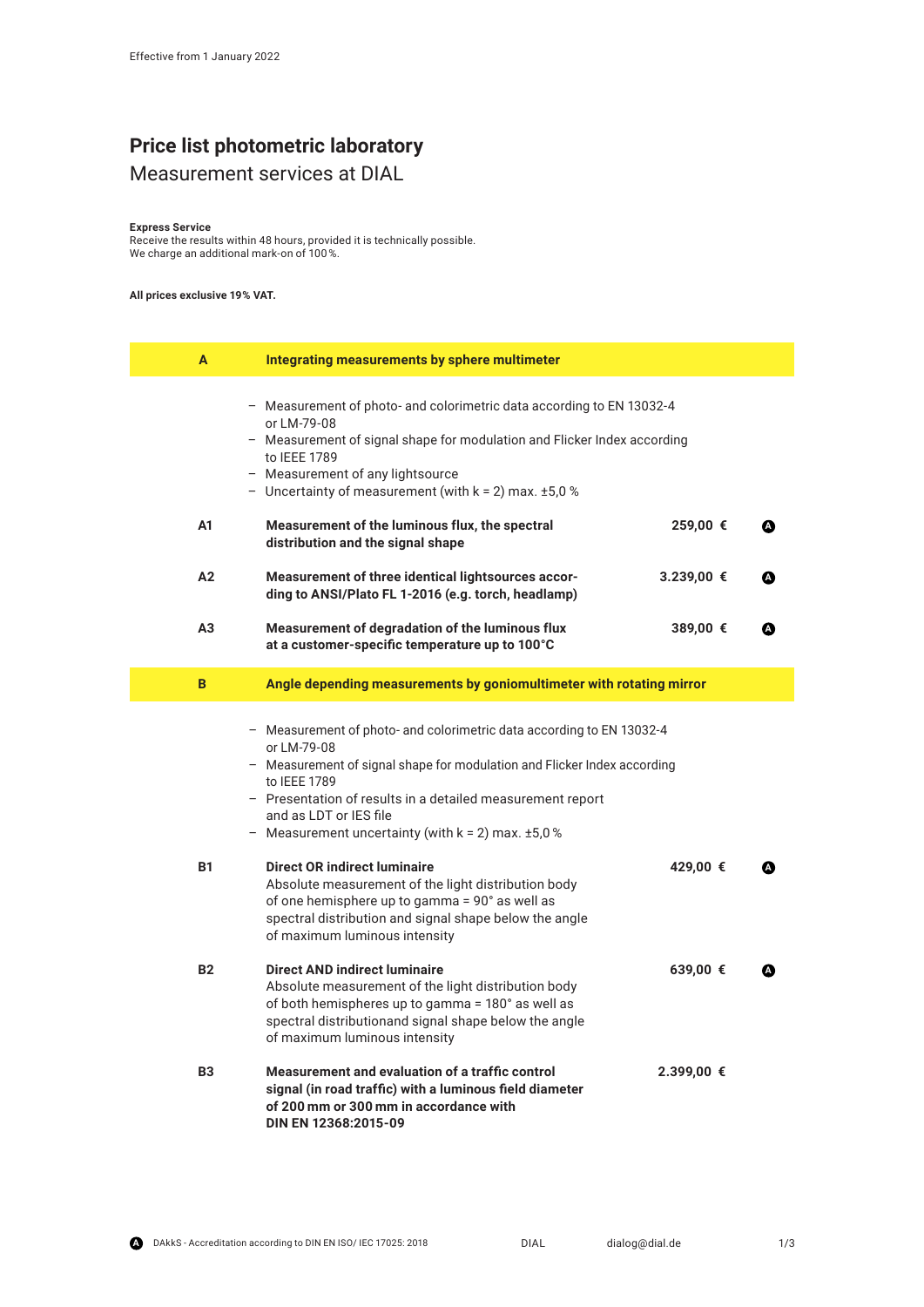| <b>B4</b>       | Color- and photometrical measurement of a signal<br>and evaluation of the results<br>in accordance with the ICAO Annex 14 Volume 1,<br>Appendix 1 and 2                                                       | 1.999,00 € |   |
|-----------------|---------------------------------------------------------------------------------------------------------------------------------------------------------------------------------------------------------------|------------|---|
| BZ3             | Additional charge for MINERGIE® measurement<br>This position requires a B1 or B2 measurement                                                                                                                  | +145,00 €  | ☎ |
| BZ5             | Additional charge for the measurement of the tempe-<br>rature with a type K element on a customer-specified<br>discreet spot<br>This position requires a B1 or B2 measurement                                 | +389,00 €  |   |
| BZ7             | Additional charge for the measurement of the gonio-<br>colorimetric spectral distribution of a light source<br>This position requires a B1 or B2 measurement                                                  | +189,00 €  | A |
| BZ8             | Measurement of the spectral distribution of a light<br>fixture and evaluation of the blue light hazard accor-<br>ding to DIN IEC/TR 62778 Annex C<br>This position requires a B1 or B2 measurement            | +279,00 €  | A |
| BZ9             | Additional determination of the required data of a<br>light source for the entry into the EPREL database<br>according to the EU Regulation 2019/2020<br>This position requires a B1 measurement               | +199,00 €  |   |
| $\mathbf{C}$    | <b>Luminance and emergency signs</b>                                                                                                                                                                          |            |   |
|                 | - Space-resolved or point-resolved measurments of the absolute luminance<br>- Measurments according to DIN EN 1838, ISO 3864-1 and DIN 4844-1<br>by request                                                   |            |   |
| C <sub>1</sub>  | Measurement of the absolute luminance [cd/m <sup>2</sup> ] with<br>image resolution camera<br>Presentation of the results as false colour image<br>with legend                                                | 289,00 €   |   |
| C <sub>2</sub>  | Measurement of the absolute luminance [cd/m2]<br>on up to ten discreet spots                                                                                                                                  | 359,00 €   |   |
| C <sub>3</sub>  | Measurement of the absolute luminance [cd/m <sup>2</sup> ]<br>in accordance with DIN EN 1838:2013 and the chrom-<br>aticity coordinates in the CIE (1931) colour space on<br>the surface of an emergency sign | 539,00 €   |   |
| D               | Reflectance $(\rho)$ and transmittance $(\tau)$                                                                                                                                                               |            |   |
|                 | - Measurment according to CIE 38 and DIN 5036-3<br>- Measurment with normtype Light A or D65                                                                                                                  |            |   |
| D1              | Determination of the total and scattered degree of<br>reflectance ( $\rho$ ) or transmittance ( $\tau$ ) for one sample<br>(min. dimensions of sample 10 x 10 cm) with an angle<br>of incidence below 8°      | 609,00 €   |   |
| DF <sub>1</sub> | Determination of the reflectance or transmittance for<br>an additional sample below 8° or additional angles<br>using the same sample<br>This position requires a D1 measurement                               | 309,00 €   |   |

2/3